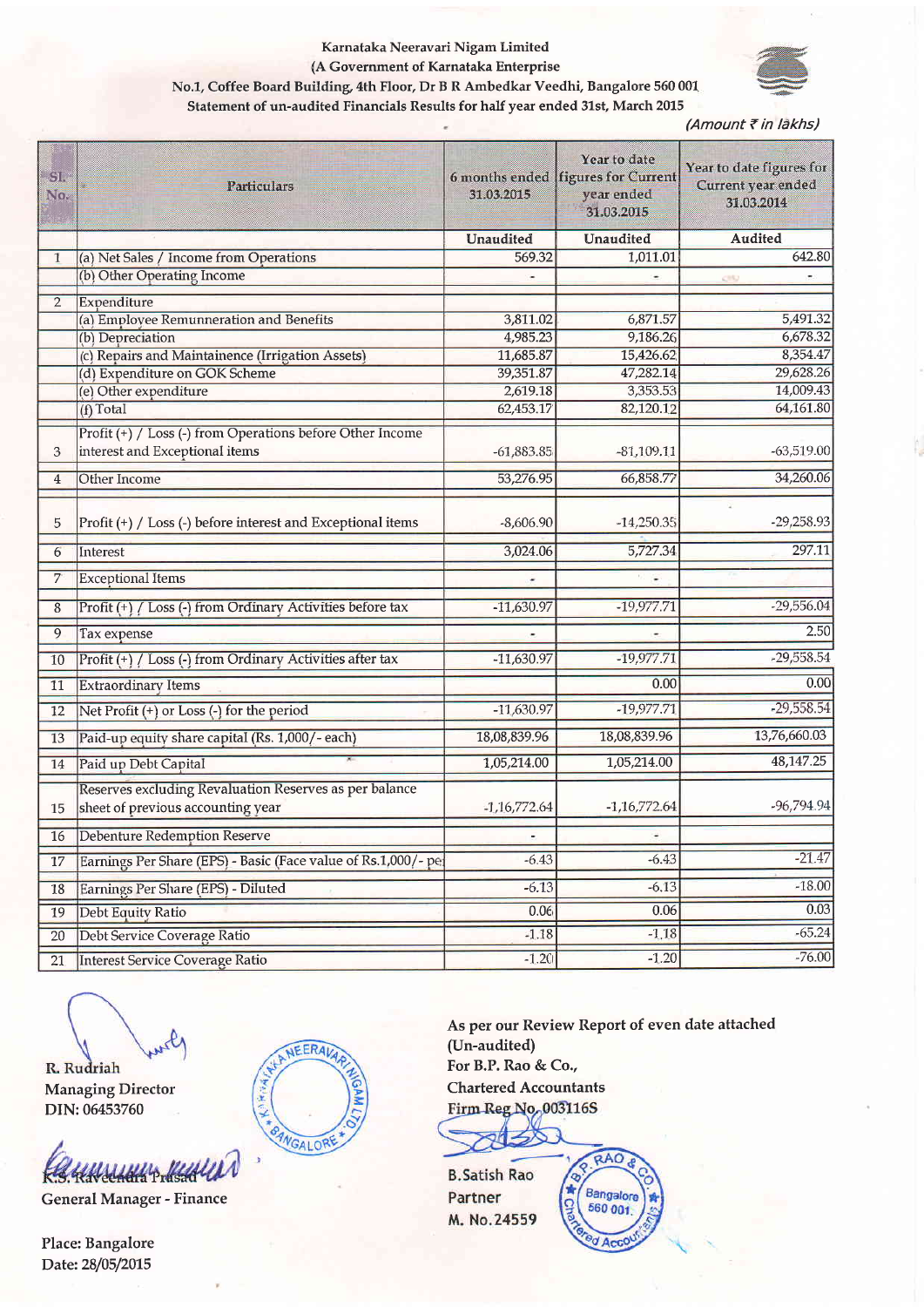#### Notes:

- 1. The above results have been reviewed and taken on record and approved by the Audit Committee of the Board of Directors in their meeting held on  $28<sup>th</sup>$  May, 2015. The statutory Auditors have subjected the same for Limited Review.
- The above financial results have been prepared on the basis of same accounting policies 2. and practices followed by the Company in preparation of financial statements for the year ended 31<sup>st</sup> March 2014.
- 3. The Company is a Special Purpose Vehicle set up with the specific objective of implementing new irrigation projects as also completing certain ongoing irrigation projects without profit motive. The Government of Karnataka (GoK) has entrusted to the Company, implementation of certain major and medium irrigation projects in the Krishna Basin, Varahi project (west flowing river), Six Minor lrrigation works of Uttar Kannada District etc.,. The Government has also transferred the Engineering division and establishments of Malaprabha and Ghataprabha, Command Area Development Authority (M&GP - CADA) to the Company to execute the works of field irrigation channels (FIC's) under M&GP - CADA. Further, the Company has also undertaken to execute FIC works under Shimoga and Gulbarga CADA. The Government has also entrusted the work of providing irrigation and other facilities to backward classes of the society through Special Component Plan (SCP), Tribal Sub Plan (TSP), "Nammura Bandaras" scheme and "Namma Hola Namma Raste" scheme.
- The Statutory Auditors have expressed qualified opinion on:
	- a. Non Provision for liability in respect of additional quantity of works executed by the contractors, crop compensation to farmers and land owners, worker welfare cess prior to 1st November 2006 and New defined contributory pension Scheme;
	- b. The incorrect apportionment of administrative charges, other general overheads and actual date of capitalization; non allocation of expenses up to the date of capitalization;
	- c. The incorrect charging of depreciation on assets transferred from the Government and the life of assets capitalized during the year (other than moveable assets) and added to the original assets;
	- d. Non provision on the basis of estimated recoveries in respect of "demands" for water charges;
	- e. The allocation of EDC on those assets completed and put to use in earlier years but capitalized uniformly on 1<sup>st</sup> April 2014;
	- f. Charging of depreciation on assets held on behalf of Government of Karnataka;
	- g. Non provision for Impairment of Assets;
	- h. Non recognition of revenue from KPTCL;
	- i. Wrong allocation of borrowing costs;
	- j. Provision for leave encashment on estimated basis,
	- k. Non provision of depreciation based on useful life in accordance with Schedule II of Companies Act 2013 which will be adhered during finalization of accounts for  $31<sup>st</sup>$  March 2015;

The rectifications on account of the impact of the above, if any, will be carried on after due review and assessment.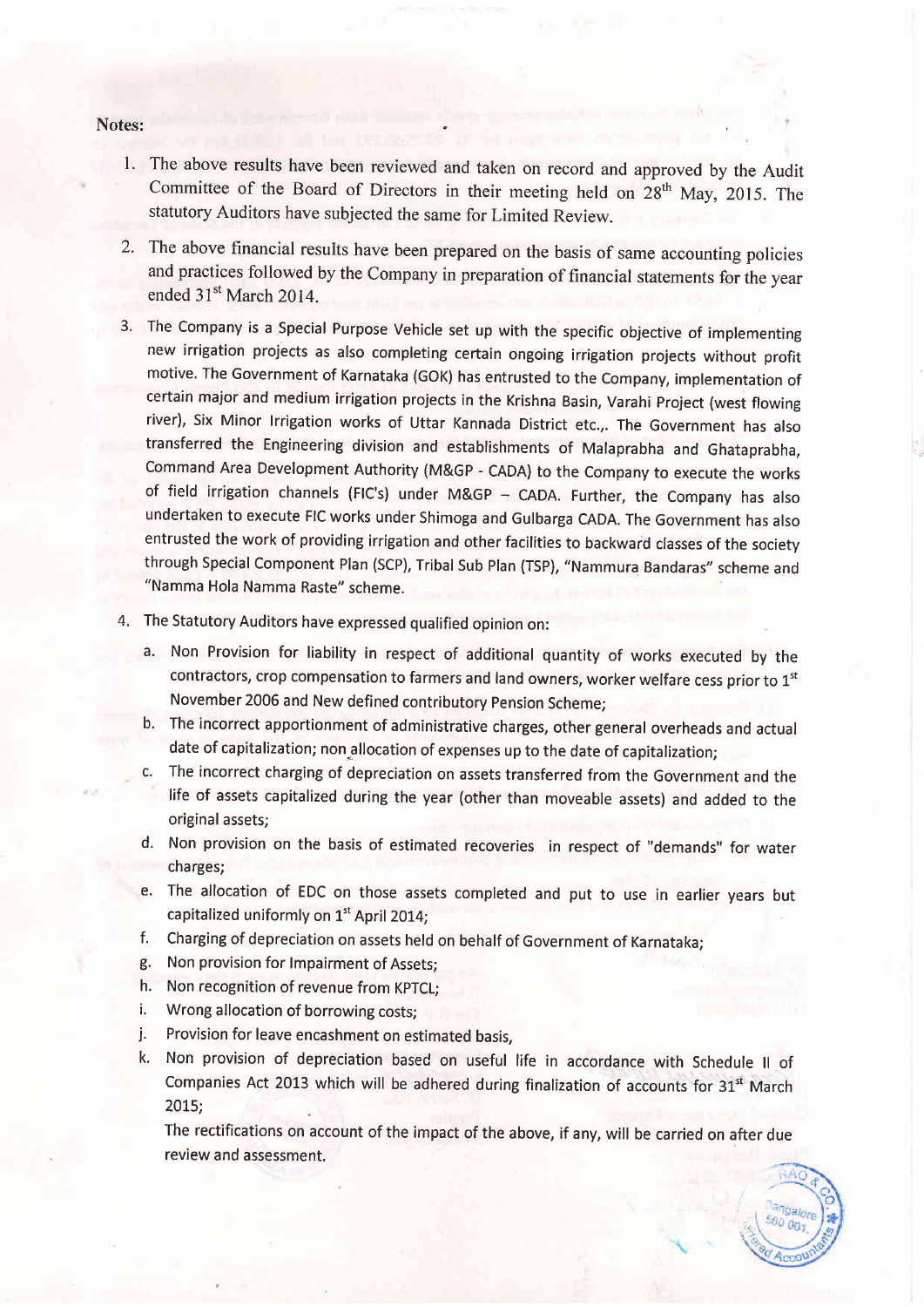- 5. The Other Incomes includes revenue grants received from Government of Karnataka towards interest payment on term loans for Rs. 28,25,55,293 and Rs. 1,30,41,813 for Interest on Application money and towards Assets maintenance Rs 72,45,75,000 and Rs. 381,36,58,022 towards SCP/TSP works.
- 6. The Company is involved only in executing various irrigation projects in the State of Karnataka there are no reportable segments as per AS 17.
- 7. The Board of Directors had allotted 337,49,740 shares of Rs. 1,000 each aggregating to Rs. 3,374,97,40,000 to GOK which was annulled in the EGM held on 24.02.2015. Further, in the said EGM allotment of 432,17,993 shares of Rs. 1,000 each aggregating to Rs. 4,321,79,93,000 to GOK.
- 8. The deed of Hypothecation/ mortgage in respect of Term loan of Rs.650 Crores from various bankers has been executed in April, 2015.
- 9. The repayment of term loans and interest thereon are guaranteed by Government of Karnataka.
- 10. The Company has issued 5,000 Secured Series Vlll Regular Return 8.75% bonds of Rs. 10,00,000/- each aggregating to Rs. 500 crores during March, 2015 for which the trust deed has been executed during April, 2015. The tenure of bonds is 10 years repayable at the end of 9<sup>th</sup> and 10<sup>th</sup> year equally on 31<sup>st</sup> March. The bonds are covered 1.25 times of mobilized amount and the charge is created on the fixed assets of the company. Further, the bonds are guaranteed by the Government of Karnataka and have allocated the budgetary support for the entire tenure of the bonds for interest payment and principal repayment
- 11. The Company has not prepared the Unaudited Financial Results in FY 2013-14, hence the corresponding figures for 6 months ending 31<sup>st</sup> March, 2014 have not been provided.
- 12. Provision for Deferred Tax Assets/ Liabilities as required by the Accounting Standard 22 issued by lCAl has not been made due to uncertainty of recovery of the same in view of huge accumulated unabsorbed losses.
- 13. The previous period/ year figures have been regrouped/ reclassified wherever necessary.
- 14. Formula used for computation of coverage ratios
	- a) DSCR= Profits before Interest and Depreciation less tax/ Interest plus Principle repayment of Long term Debts
	- CR= Profits before Interest and Depreciation less tax/ Interest

(R Rudraiah) Managing Director DIN:06453760

e*a cu*mhui *furlli*<br>Raveendra Prasad)

 $-\epsilon$ 

General Manager - Finance

Place: Bangalore Date: 28.05.2015

As per our Review Report of even date attached (Un-audited) For B.P. Rao & Co., Chartered Accounfants  $Eirm$  Reg  $N<sub>0</sub>$ 0031 16S

> **Bangalo** 560 00

**B.** Satish Rao Partner M.No. 24559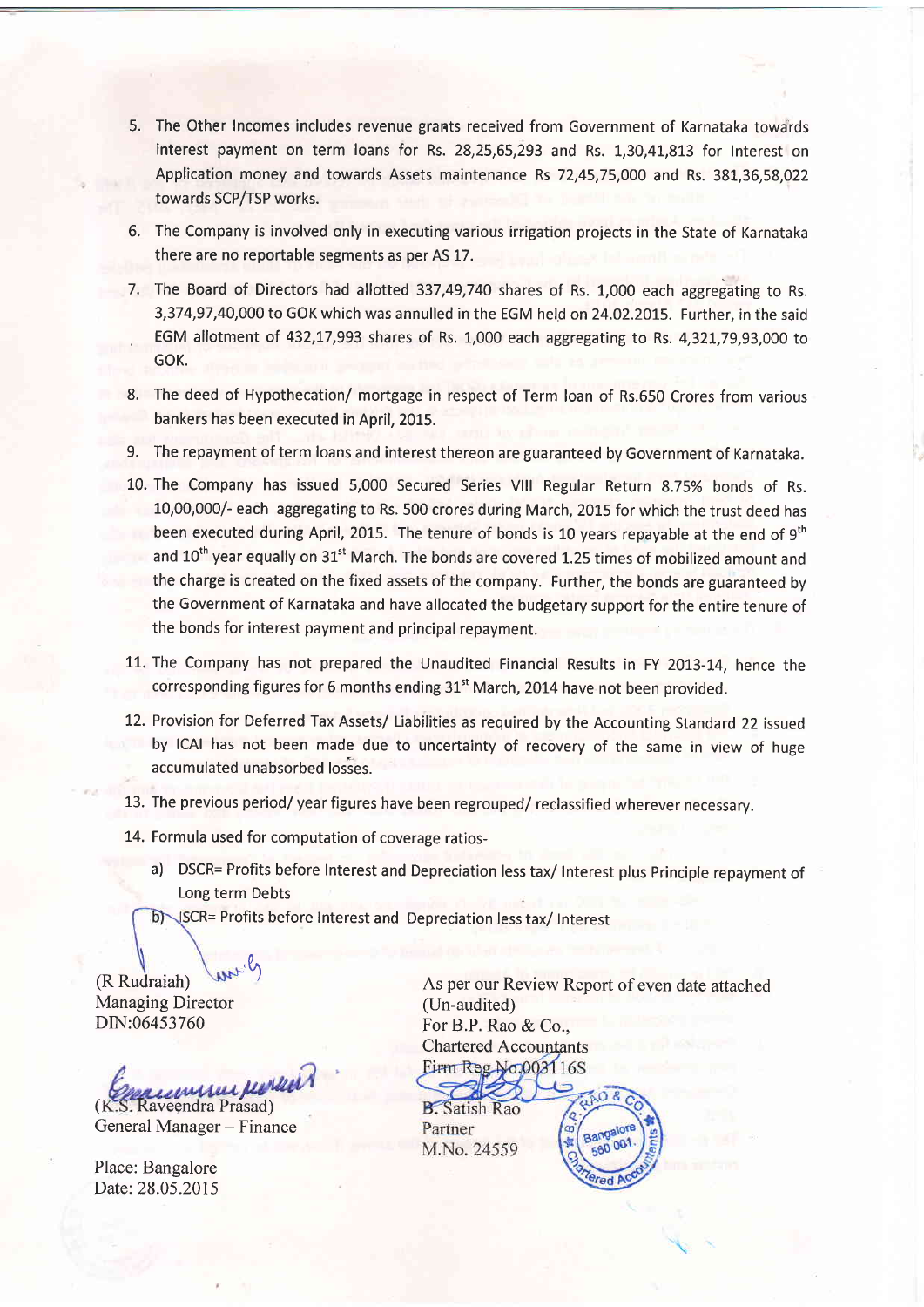# B.P.RAO & CO. GHARTERED ACCOUNTANTS

No.5, POORNA PRASAD ROAD, HIGH GROUNDS, BANGALORE -560001. PH :22200200,22200201. FAX :22205030. E-MAIL: bprao@satyam.net.in

The Board of Directors, Karnataka Neeravari Nigam Ltd., Coffee Board Building, Bangalore - 560 001.

## INTRODUCTION

1. We have reviewed the accompanying Statement of unaudited financial resutts of Karnataka Neeravari Nigam Limited for the hatf year ended 31-03-2015. This Statement is the responsibitity of the company and has been taken on record and approved by the Audit Committee of Board of Directors.

## SCOPE OF REVIEW

2. We have conducted our review in accordance with Standards on Review Engagement (SRE) 2410, "Review of Interim Financiat Information performed by the lndependent Auditor of the Entity" issued by the Institute of Chartered Accountants of India. A review of financial information consists of making inquiries, primarity of persons responsible for financial and accounting matters, and applying analytical and other review procedures. A review is substantially less in scope than an audit conducted in accordance with Standards on Auditing and consequentty does not enabte us to obtain assurance that we would become aware of all significant matters that might be identified in an audit. Accordingly, we do not express an audit opinion.

# BASIS FOR QUALIFIED CONCLUSION

- 3. Attention is drawn to Notes 2 to the unaudited financial resutts, that these resutts have been prepared following the same Accounting Policies as were applicable while preparing the financial statements for the financial year ended 31<sup>st</sup> M arch 2014. We are of the opinion that the following Accounting Policies/practices of the company require review:
	- a) Non Provision for liability in respect of additional quantity of works executed by the contractors, crop compensation to farmers and land owners, worker welfare cess prior to 1<sup>st</sup> November 2006 and New defined contributory pension scheme;
	- b) The apportionment of administrative charges, other general overheads and actual date of capitatization which is not in accordance with Accounting Standard 10 on

Also At: No.45, Medavakkam Tank Road, Kilapauk, Chennai - 600 010. Ph.26413112,26613967. No.14/C, 5<sup>th</sup> Main, Yadavgiri, Mysore – 570 020. Ph. 2515929, 2514880. No.106, 7<sup>m</sup> 'A' Main, 3<sup>rd</sup> Block, jayanagar, Bangalore-560 011. Ph: 26550200

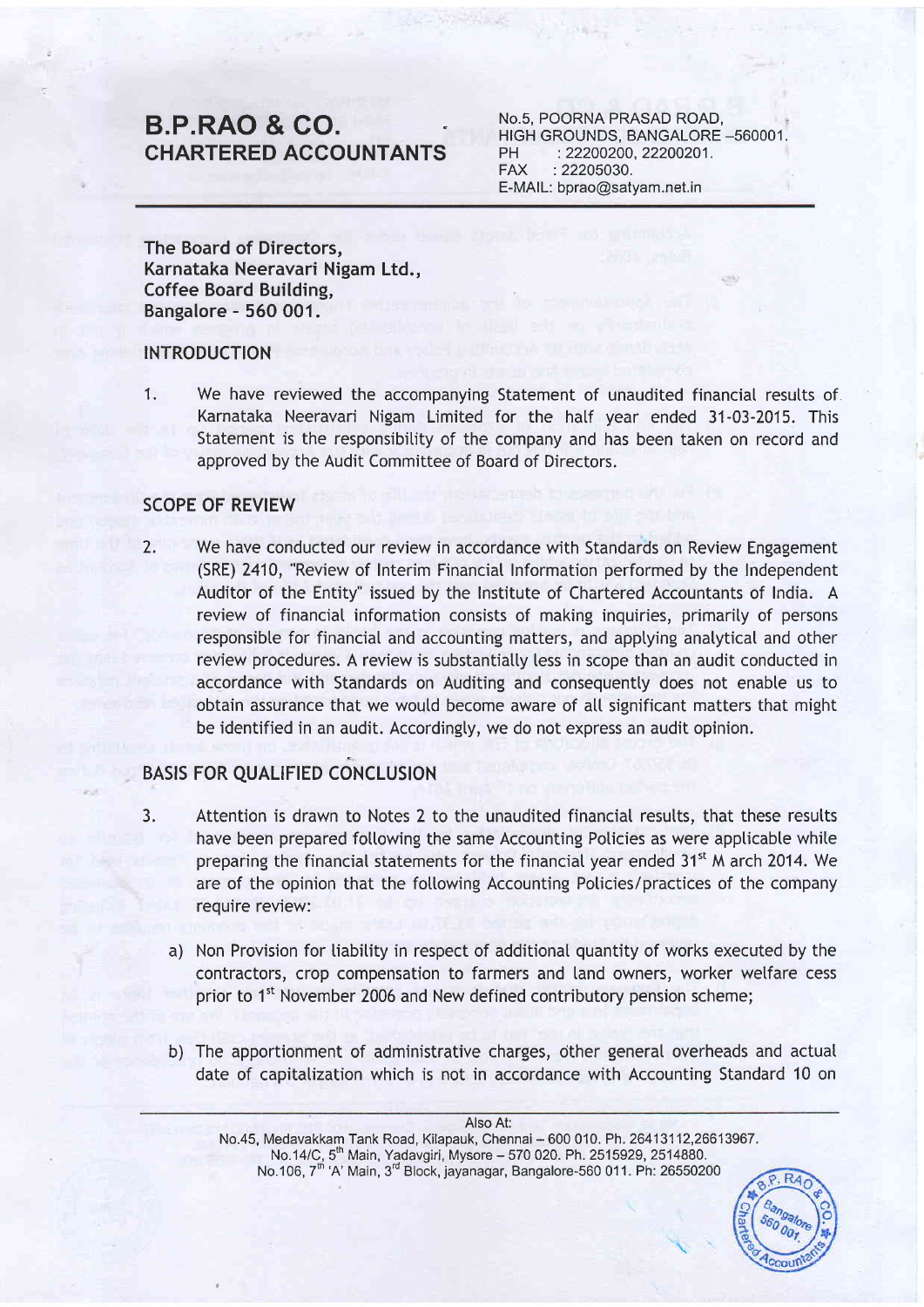# B.P.RAO & GO. CHARTERED ACCOUNTANfS

No.S, POORNA PRASAD ROAD. HIGH GROUNDS, BANGALORE \_560001. PH : 22200200, 22200201. FAX :22205030. E-MAIL: bprao@satyam.net.in

Accounting for Fixed Assets issued under the Companies (Accounting Standards) Rutes, 2006;

- c) The apportionment of the administrative charges and other general overheads preliminarity on the basis of consotidated assets in progress which is not in accordance with its Accounting Poticy and Accounting Practices of apportioning over compteted assets and assets in progress.
- d) The non allocation of expenses during construction period up to the date of capitalization which is not in accordance with the Accounting poticy of the Company;
- e) For the purposes of depreciation, the life of assets transferred from the Government and the tife of assets capitatized during the year (other than moveabte assets) and added to the originat assets, have been considered as if these were new at the time of capitatization which poticy requires review as depreciation in terms of Accounting standard 6 is to be provided over the residual useful tife of the asset:
- The company is making provision in the books in respect of "demands" for water f) charges outstanding for collection more than 3 years. It is however observed that the recoveries are not significant vis-a-vis the demand and hence as a prudent measure the provision in our opinion ought to have been based on the estimated recoveries:
- g) The excess allocation of EDC which is not quantifiable, on those assets amounting to Rs.550.67 Crores, completed and put to use in earlier years but capitalized during the period uniformly on  $1<sup>st</sup>$  April 2014;
- h) The charging of depreciation by the Company on Assets held for transfer to Government -Harinata Project. We are of the opinion that as "assets hetd for transfer" is not assets hetd by the company for the purpose of its business, accordingty depreciation charged up to 31.03.2015: Rs.514.97 Lakhs inctuding depreciation for the period Rs.37.04 Lakhs made in the accounts requires to be reversed by credit to the appropriate accounts;
- The Company states that it is not possibte to ascertain whether there is an lmpairment loss and make necessary provision in the accounts. We are of the opinion that the "value in use" has to be estabtished, as the present cash ftow from suppty of water does not meet the cost of operations and as there is no precedence of the transfer of lrrigation Infrastructure in an arm's tength transaction; i)

AIso At:

No.45, Medavakkam Tank Road, Kilapauk, Chennai – 600 010. Ph. 26413112,26613967.<br>No.14/C, 5<sup>th</sup> Main, Yadavgiri, Mysore – 570 020. Ph. 2515929, 2514880.<br>No.106, 7<sup>th</sup> 'A' Main, 3<sup>rd</sup> Block, jayanagar, Bangalore-560 011. Ph